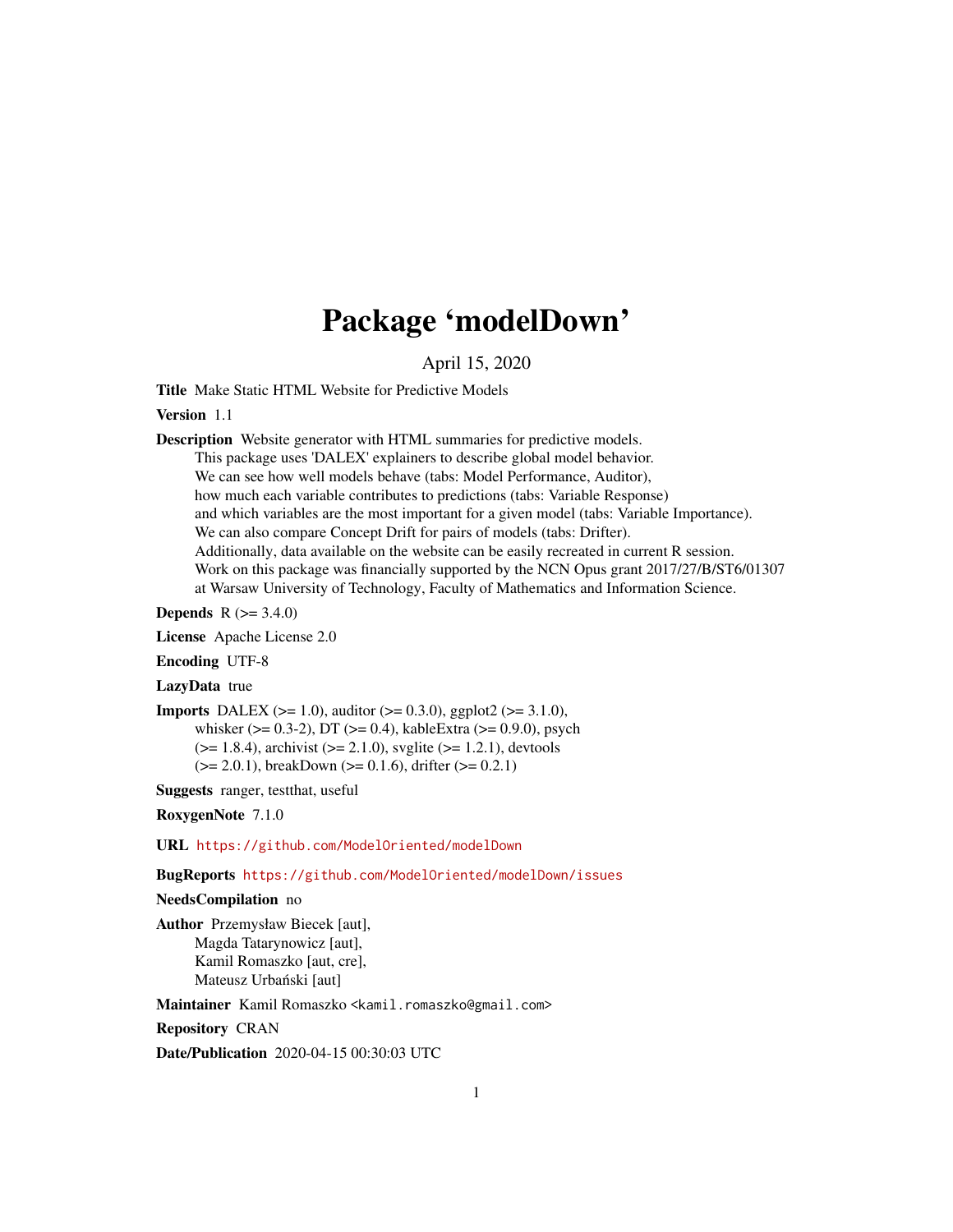### <span id="page-1-0"></span>R topics documented:

```
modelDown . . . . . . . . . . . . . . . . . . . . . . . . . . . . . . . . . . . . . . . . . 2
```
#### **Index** [4](#page-3-0)

modelDown *Generates a website with HTML summaries for predictive models*

#### Description

Generates a website with HTML summaries for predictive models

#### Usage

```
modelDown(..., modules = c("auditor", "drifter", "model_performance",
  "variable_importance", "variable_response"), output_folder = "output",
  repository_name = "repository", should_open_website = interactive())
```
#### Arguments

| $\cdots$            | one or more explainers created with DALEX: : explain() function. Pair of ex-<br>plainer could be provided to check drift of models |
|---------------------|------------------------------------------------------------------------------------------------------------------------------------|
| modules             | modules that should be included in the website                                                                                     |
| output_folder       | folder where the website will be saved                                                                                             |
| repository_name     |                                                                                                                                    |
|                     | name of local archivist repository that will be created                                                                            |
| should_open_website |                                                                                                                                    |
|                     | should generated website be automatically opened in default browser                                                                |

#### Details

Additional arguments that could by passed by name:

- remote\_repository\_path Path to remote repository that stores folder with archivist repository. If not provided, links to local repository will be shown.
- device Device to use. Tested for "png" and "svg", but values from ggplot2::ggsave function should be working fine. Defaults to "png".
- vr.vars variables which will be examined in Variable Response module. Defaults to all variables. Example  $vr.vars = c("var1", "var2")$
- vr.type types of examinations which will be conducteed in Variable Response module. Defaults to "pdp". Example vr.type  $= c("ale", "pdp")$

#### Author(s)

Przemysław Biecek, Magda Tatarynowicz, Kamil Romaszko, Mateusz Urbański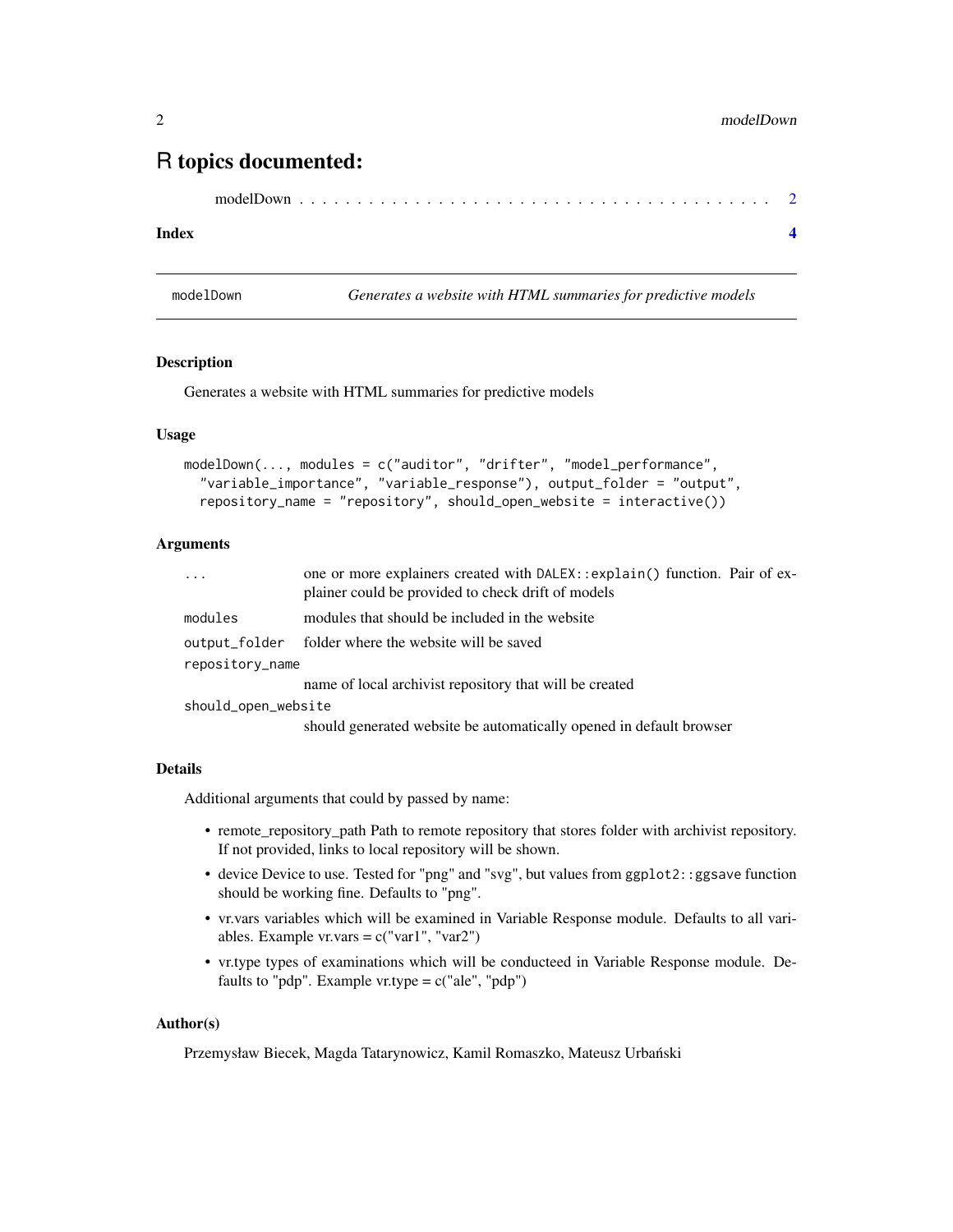#### modelDown 3

#### Examples

```
require("ranger")
require("breakDown")
require("DALEX")
# Generate simple modelDown page
HR_data_selected <- HR_data[1000:3000,]
HR_glm_model <- glm(left~., HR_data_selected, family = "binomial")
explainer_glm <- explain(HR_glm_model, data=HR_data_selected, y = HR_data_selected$left)
modelDown::modelDown(explainer_glm,
                    modules = c("model_performance", "variable_importance",
                                 "variable_response"),
                    output_folder = tempdir(),
                     repository_name = "HR",
                    device = "png",vr.vars= c("average_montly_hours"),
                    vr.type = "ale")# More complex example with all modules
HR_ranger_model <- ranger(as.factor(left) ~ .,
               data = HR_data, num.trees = 500, classification = TRUE, probability = TRUE)
explainer_ranger <- explain(HR_ranger_model,
                     data = HR_data, y = HR_data$left, function(model, data) {
return(predict(model, data)$prediction[,2])
}, na.rm=TRUE)
# Two glm models used for drift detection
HR_data1 <- HR_data[1:4000,]
HR_data2 <- HR_data[4000:nrow(HR_data),]
HR_glm_model1 <- glm(left~., HR_data1, family = "binomial")
HR_glm_model2 <- glm(left~., HR_data2, family = "binomial")
explainer_glm1 <- explain(HR_glm_model1, data=HR_data1, y = HR_data1$left)
explainer_glm2 <- explain(HR_glm_model2, data=HR_data2, y = HR_data2$left)
modelDown::modelDown(list(explainer_glm1, explainer_glm2),
 modules = c("auditor", "drifter", "model_performance", "variable_importance",
              "variable_response"),
 output_folder = tempdir(),
 repository_name = "HR",
 remote_repository_path = "some_user/remote_repo_name",
 device = "png",vr.vars= c("average_montly_hours", "time_spend_company"),
 vr.type = "ale")
```